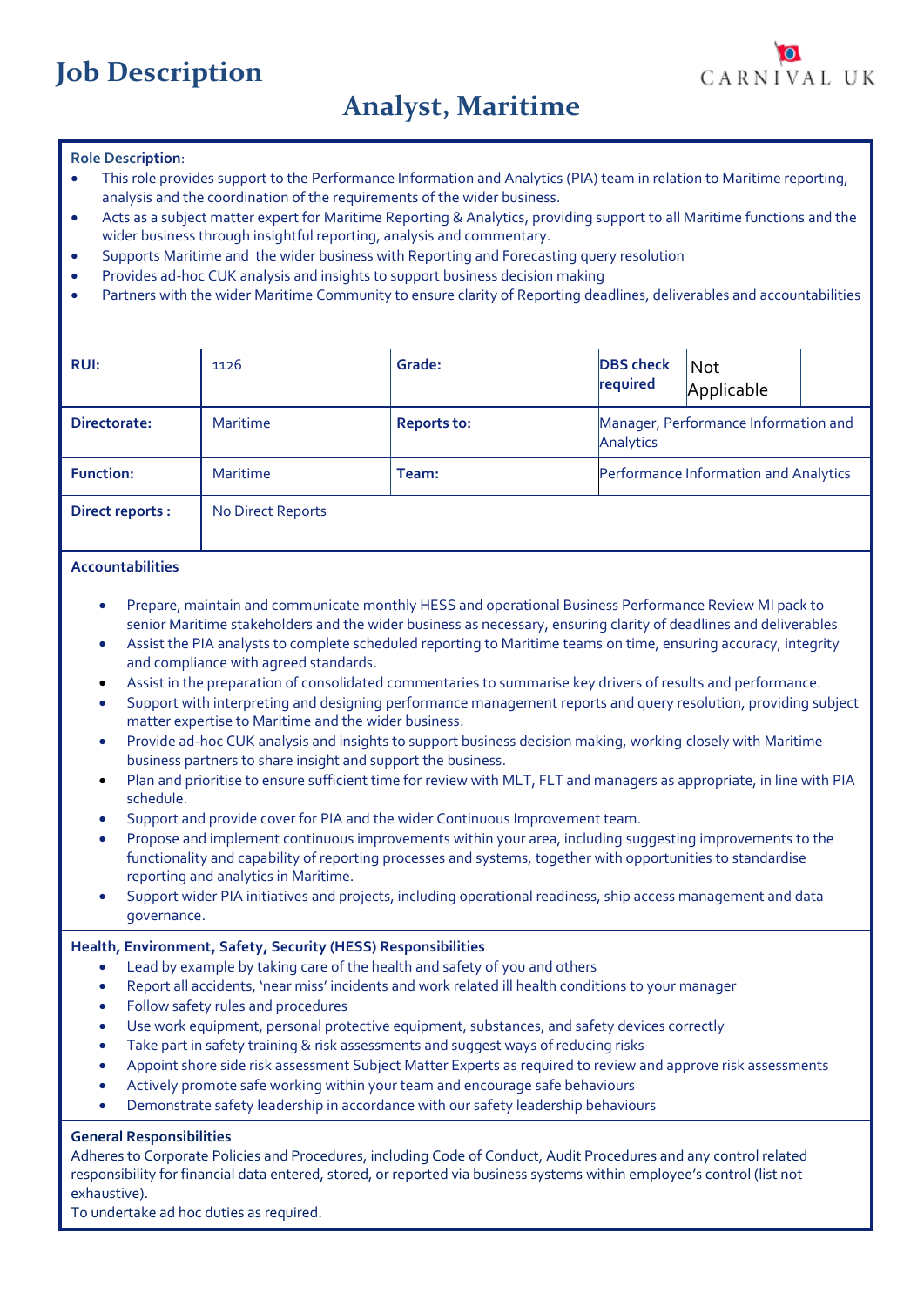#### **Scope:**

### **Problem solving:**

- Uses a variety of tools and methods to identify and recognise problems, escalating to management accordingly
- Supports in solving problems, making recommendations and applying own subject matter expert knowledge
- Presents findings & makes recommendations in a clear & concise way
- Process Development takes existing processes and proposes enhancement solutions, improving efficiency, control, visibility and insight
- Takes ownership of agreed solutions and puts these into practice in line with expectations, following through to completion
- Supports performance discussions by demonstrating awareness of risks and opportunities
- Liaises with and considers corporate policies, CUK policies and accounting rules in problem solving. Consults with relevant subject matter experts

#### **Impact:**

- Adopts an inquisitive approach, showing an interest in the wider business
- Plans how to approach situations e.g. meetings and reviews, to make change happen
- Supports change contributes to efficiency improvements, processes and system improvements in order to deliver greater efficiencies and implement change
- Builds relationships with stakeholders, tailoring approach to different audiences
- Delivers clear, accurate and timely reporting to enable insight and decision making, with emphasis on being right first time
- Responsive in a timely manner to ad-hoc requirements from the business and senior management

### **Leadership:**

- No Direct reports
- Takes responsibility for own performance and personal development

#### **Demonstrable Behaviours:**

## **Self Mastery**

Is direct, truthful and widely trusted. Reflects on how their approach & behaviour impacts others. Learns from experience, feedback & takes action to continuously improve. Faces difficult issues and provides support and feedback to others to do the same.

## **Improve & Innovate**

Makes progress & remains calm when facing uncertain situations. Seeks to understand both internal and external customer needs to inform actions. Identifies & implements useful ideas that are new, better and enhance guest or people experience. Takes creative ideas then puts them into practice.

## **Engage & Empower**

Invites input & shares ownership and visibility. Seeks to understand different perspectives and cultures. Treats everyone as an individual, safeguards colleagues and teams Wellbeing. Coaches others & creates an environment where people do their best work.

## **Accountability & Commerciality**

Displays a can do attitude in good and bad times. Follows through on commitments. Takes personal responsibility for decisions, actions and failures. Seeks to understand the commercial impact when making decisions.

#### **Inspire & Achieve**

Seeks to makes sense of complex situations. Keeps an eye on the future and identifies the impact on team. Communicates with energy and engages the team. Shows a clear connection between company goals and individual's aspirations & targets